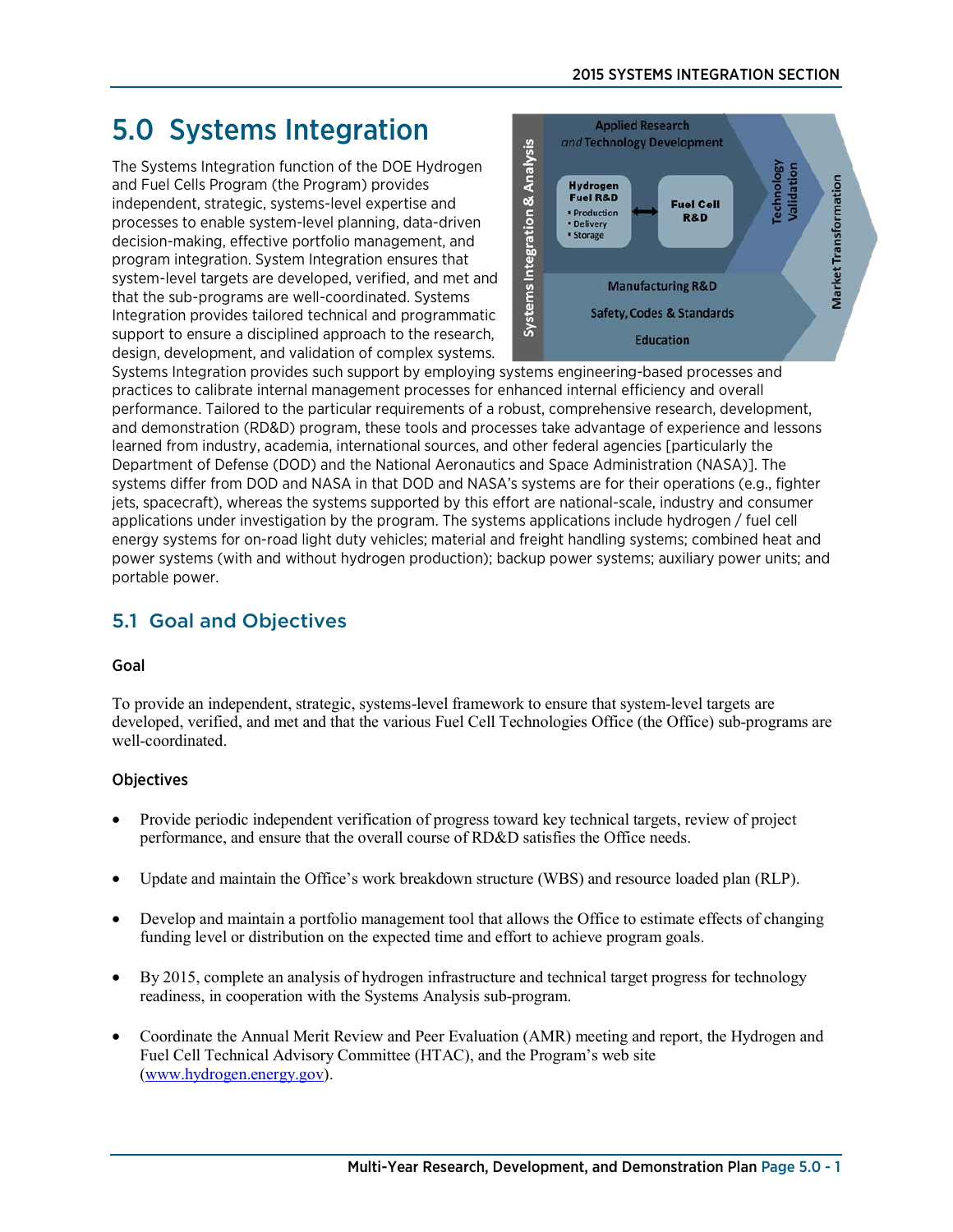# 5.2 Approach

Systems Integration provides technical and programmatic support to the Program by performing the following five activities: (1) systems level planning and integration (multiyear targets, work breakdown structure, and change control); (2) developing and providing tools and information necessary for portfolio analysis including risk identification and quantification; (3) systems analysis and modeling including the macro-system model (MSM); (4) verification of technical performance; and (5) coordinating the AMR, HTAC, and Program's website. See Figure 5.2.1 for a graphic description of how the planning, portfolio analysis, systems analysis, and verification functions inter-relate. Descriptions of the five tasks' activities follow in this section.



Figure 5.2.1 Systems Integration Approach Overview

#### System Level Planning and Integration

The Office requires coordinated planning including Multi-Year Research, Development, and Demonstration (MYRD&D) plans, WBSs, and program-level RLPs. The Systems Integration function supports the Office in developing, updating (including change control), and publishing those plans. Coordinated development of the plans are challenging due to the dynamic environment both technically, due to unpredictability in evolution of the technology and competing technologies, and organizationally, due to changing priorities. Another challenge is integrating the plans across multiple technology platforms.

The MYRD&D plan documents the Office's objectives, approach, targets, barriers, milestones, and subprogram inputs/outputs. The Systems Integration function coordinates development and updating of the plan so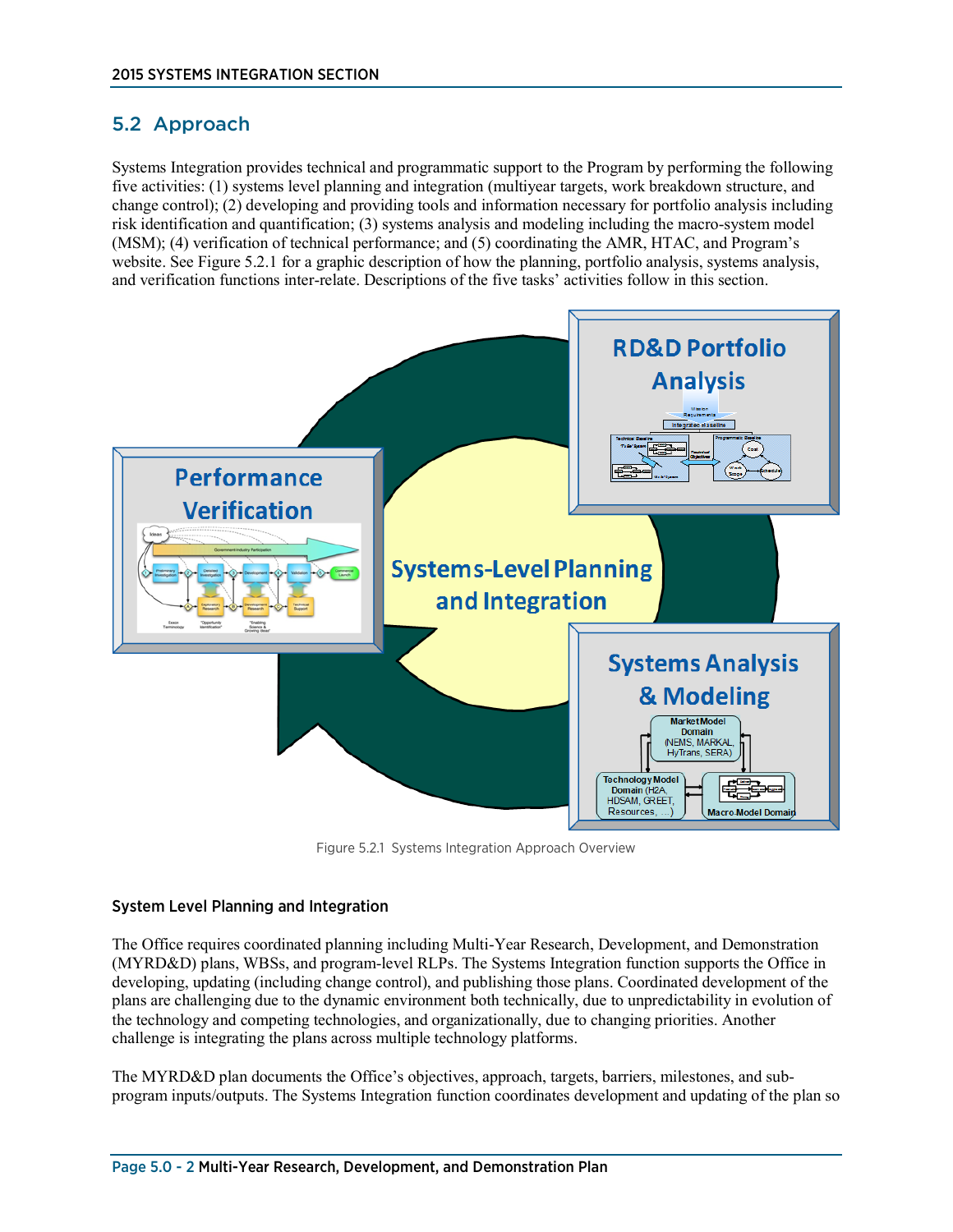that it: defines the tasks necessary to meet the Office's objectives; is internally consistent; and incorporates technology advances, program learning, and changes in direction and priority. All changes to the MYRD&D plan undergo a formal change control process that has been established to ensure that their potential impacts are evaluated, coordinated, controlled, reviewed, approved, and documented in a manner that best serves the Office and its projects.

The decision-making body for approving proposed changes to the MYRD&D plan is the Change Control Board (CCB), headed by the Office's Chief Engineer. All proposed changes are submitted and individually reviewed by all CCB members. Input from each member is collected and incorporated, and a meeting is held to discuss and finalize the input. Following CCB approval, the change is implemented and final approval from the Office's Chief Engineer is sought. Once it is received, Systems Integration publishes the updated MYRD&D plan.

The Systems Integration function supports the development of an integrated WBS and RLP. Both are key elements necessary to manage and control a program. The WBS is a definition of the necessary work to perform the activities and achieve the targets defined in the MYRD&D plan. The WBS is built as a hierarchy that divides the effort into well-defined activities and identifies dependencies among activities. The RLP reports an estimate of the budget and schedule necessary to perform the activities defined in the WBS but does not define specific personnel, tools, facilities, or other resources.

### Portfolio Analysis

Portfolio analysis is performed to assist the Office in identifying the optimal portfolio of technologies and projects to achieve its performance and market targets. Factors considered include the level of benefits expected, scope, cost, schedule, and risk to realizing the program benefits. It is an iterative process that weighs benefits against costs and risks while taking into account the latest external information regarding market, technical status, and barriers. The process also incorporates the updated status of portfolio efforts based on verified, externally reviewed progress.

Systems Integration utilizes portfolio analysis tools and processes that help manage the Office by ensuring that (1) RD&D and analysis projects are properly addressing all of the Office requirements and (2) that the cost, schedule, and performance of the Office and its projects are understood and controlled. In other words, the first ensures that the Office is "doing the right things" and the second that it is "doing things right." These two components are represented by the Technical Baseline (TB) and Programmatic Baseline (PB), respectively, which are then linked by the technical objectives of the Office to provide the "integrated" aspects of the overall baseline. As shown in Figure 5.2.2, an Integrated Baseline (IB) for the Office was originally derived from the overarching policy, strategy, and planning documents associated with the Office including the Energy Policy Act of 2005 (EPACT), the U.S. DRIVE Partnership Plan and its preceding agreements, the National Hydrogen Vision and Roadmap, the DOE Strategic Plan, individual DOE Office strategic plans, the Hydrogen and Fuel Cells Program Plan, and individual DOE Office MYRD&D Plans. It will be updated regularly to represent the Office's status and targets.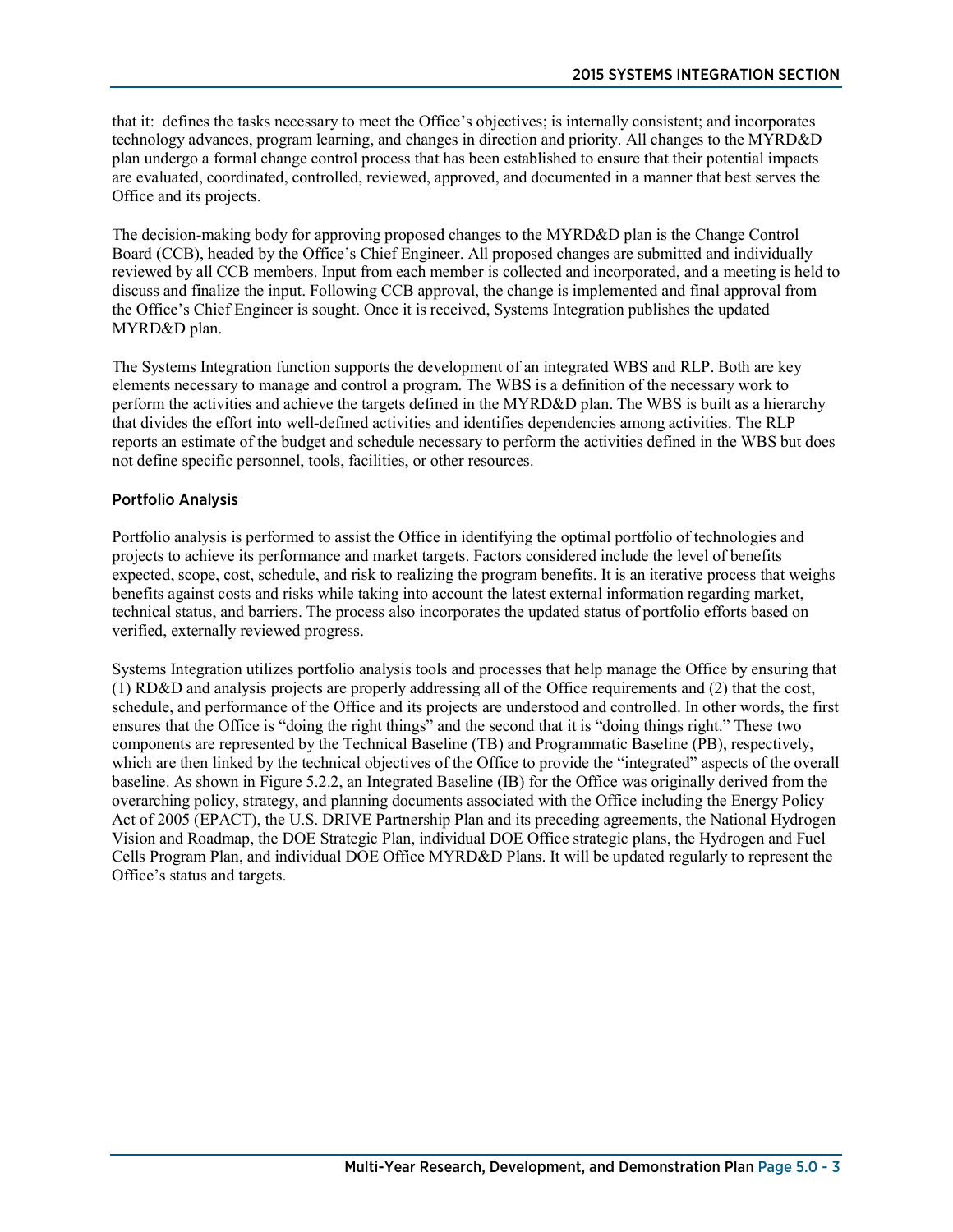

Figure 5.2.2 The Integrated Baseline

**Tracking Status against Targets - Technical Baseline.** To ensure that the Office is "doing the right things," the TB provides a detailed map starting from the overall requirements, down through the objectives and barriers of the individual Office sub-programs, and finally to the task and individual project level. The TB includes the prioritization of activities, as well as information on the risk level of individual activities.

Questions that can be addressed and answered using the TB include:

- Does the RD&D portfolio properly address all of the Office requirements?
- Are there gaps or weaknesses in coverage of technical areas?
- Are the high priority items receiving the proper level of programmatic attention?
- Are there sufficient approaches and projects in the higher risk areas to mitigate those risks?
- When funding or focus changes, in what areas should the Office redistribute, add, or decrease resources?
- Are technical targets supporting system level configurations synchronized and monitored for consistency in an on-going manner?

**Tracking Status against the Plan - Programmatic Baseline.** To ensure that the Office is "doing things right," the PB provides a tool and process to track the cost, schedule, and budget performance of the Office.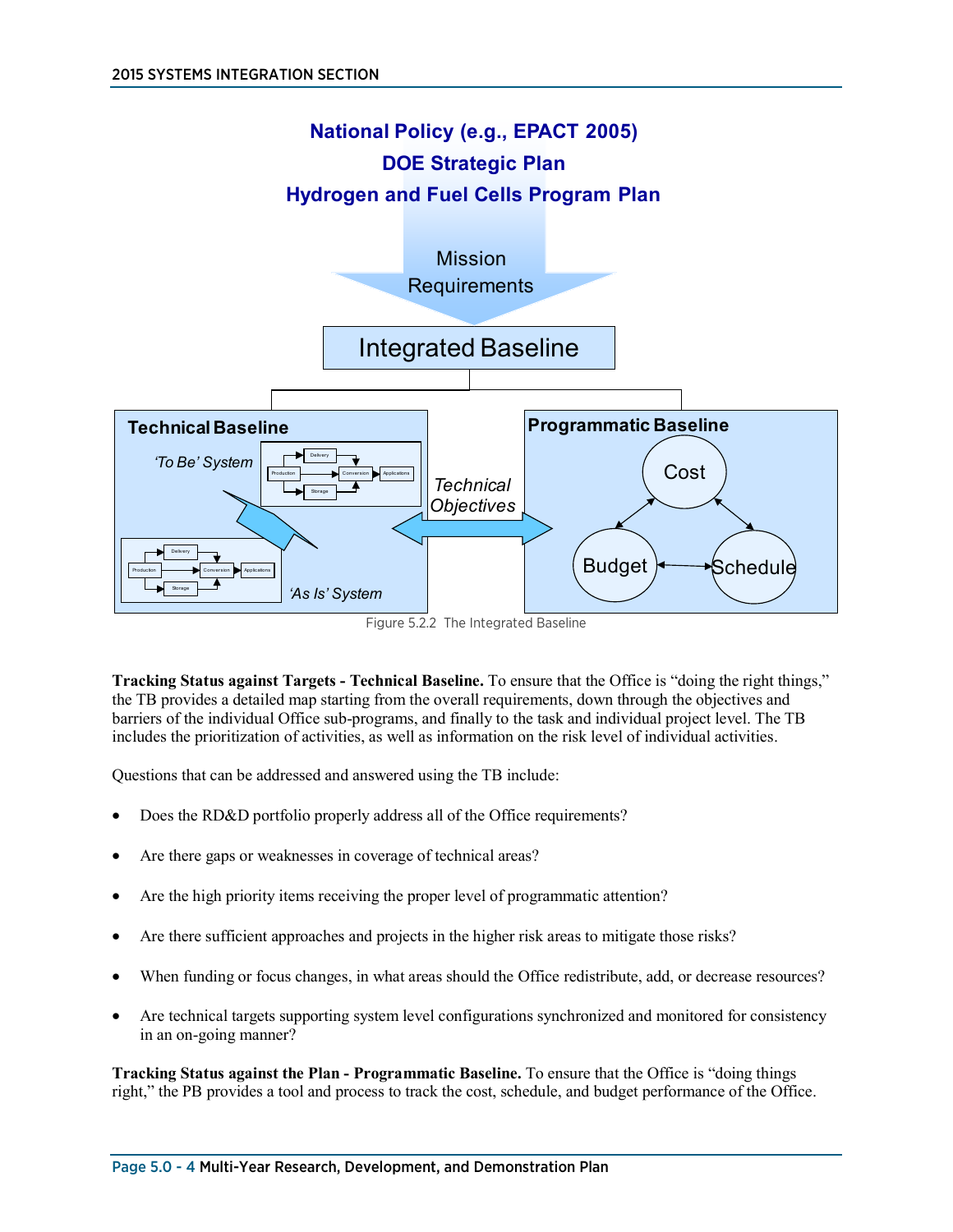Questions that can be addressed and answered using the PB include:

- Are budgets and schedules on track for the Office, a sub-program, or a task?
- If there is a delay in a particular activity's schedule, what is the cost and schedule impact on dependent or related activities?
- When funding or focus changes, in what areas should the Office redistribute, add, or decrease resources?
- How does the Office scope change given different funding-level scenarios?

Figure 5.2.3 illustrates the interactions between the WBS, schedule, and budget in the programmatic baseline.



Figure 5.2.3 Programmatic Baseline Interaction

**Integrated Baseline (IB).** The IB tracks work against the baselines developed in the System Level Planning and Integration task described above with the intent of defining scope, schedule, and costs.

- *Scope Baseline*. Program management, with the aid of Systems Integration, establishes the boundaries of the system to be developed and operated. Within the boundaries are the overall Program mission, description of the Program and its sub-programs, and interfaces to related systems and organizations.
- *Schedule Baseline*. Systems Integration aids the Office in establishing multi-year and annual milestones. The major milestones include those needed to establish the foundation of the program, and to enable key decisions to be made against documented criteria.
- *Cost Baseline*. The Office establishes cost baselines, using estimates of the cost to achieve scope objectives within the defined schedule, but tempered by expectations of actual funding available through annual appropriations. The Cost Baseline is periodically updated to reflect program plan changes.

The overall approach that Systems Integration takes to bring together the TB and the PB into an IB for the Program is to first establish individual IBs for each sub-program and build these into a baseline for the overall program. Various direction and guidance documents, along with policy and direction from DOE management, guide the Office staff in defining the mission requirements for the Office; these mission requirements provide overarching guidance and a common framework for development of IBs for the sub-programs. As depicted in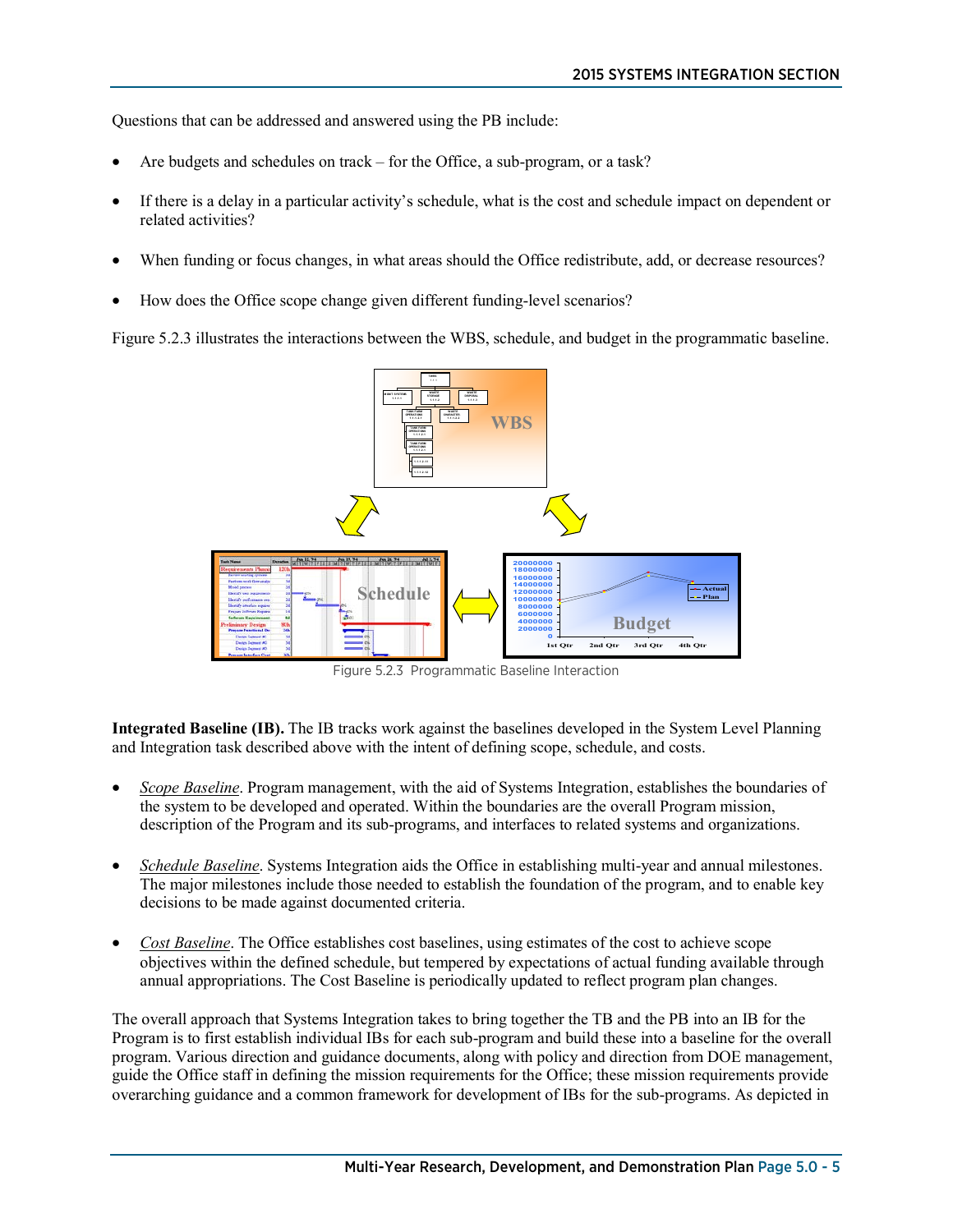Figure 5.2.4, the TB is developed first; the PB is then derived from the TB and from other program management requirements.



Figure 5.2.4 Establishing the Integrated Baseline

**Risk Management.** Systems Integration supports implementation of a risk management process to identify potential risks and determine actions that will mitigate the impact of those risks. The Risk Management Plan (RMP) describes methods for identifying, assessing, prioritizing, and analyzing risk drivers; developing riskhandling plans; and planning for adequate resources to handle risk. The RMP assigns specific responsibilities for the management of risk and prescribes the documenting, monitoring, and reporting processes to be followed. A six-step risk process—risk awareness, identification, quantification, handling, impact determination, and reporting, and tracking—will be used. Throughout the life of the Office, Systems Integration helps identify "potential" risks, focusing on the critical areas that could affect program outcome such as:

- System Requirements
- Environment, Safety, and Health
- Modeling and Simulation Accuracy
- Technology Capability
- Budget and Funding Management
- Schedule
- Stakeholder, Legal, and Regulatory Issues.

#### Systems Analysis and Modeling

Systems Integration assists the Systems Analysis sub-program in improving the understanding of individual components' contributions, interactions, and synergies in achieving the Office's objectives. One focus area is the review and assessment of alternatives necessary to meet the needs of a future hydrogen system as well as the Office's progress toward that goal. Systems Integration also provides independent analysis and analytical reviews. In addition, the Systems Integration function is responsible for development of a MSM and analyses using it.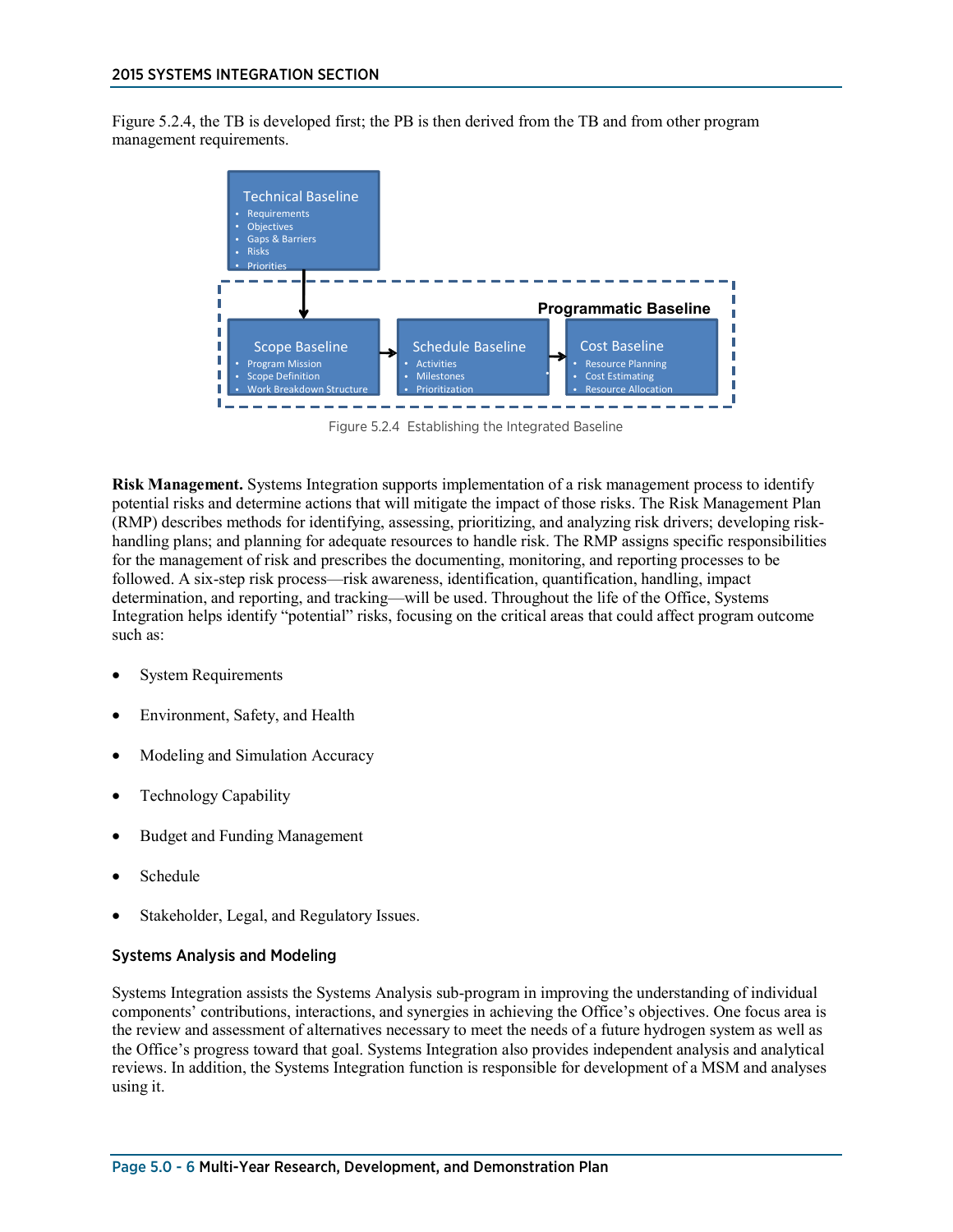Systems Integration provides the analysis necessary to determine the requirements of future hydrogen and fuel cell systems. The results of those analyses are used to set specific program targets. For example, Systems Integration performed the analyses necessary to set the hydrogen cost target and its apportionment. Systems Integration also performs parametric studies to understand tradeoffs between capital and operating costs and between production and utilization. Those analyses are important because the resulting information is necessary to define specific technology targets and understand tradeoffs between them – information necessary to help ensure objective and substantiated portfolio management decisions. Systems Integration also performs analyses of pathway cost, energy use, and emissions to assure that Office targets support national goals to reduce petroleum use and greenhouse gas emissions.

Systems Integration performs independent analyses to verify and provide a definitive set of parameters for Office use. These analyses include reports on the cost, energy use, and emissions of hydrogen production, delivery, and dispensing pathways. The methodology and parameters in those analyses are reviewed by Office staff and external partners to guarantee their veracity. Systems Integration participates in the Office's partnerships to pull in external experts to verify analytical conclusions.

Systems Integration leads the development of the MSM. The MSM was developed to act as an overarching system that provides a cross-cutting simulation capability necessary to perform analyses of production, delivery, and dispensing options while consistently propagating assumptions throughout the analysis. It was developed to meet the following specific objectives:

- To perform rapid, cross-cutting analysis in a single location by linking existing applicable models;
- To improve consistency of technology representation (i.e., consistency between models);
- To allow for consistent use of hydrogen models without requiring all users to be experts in all models;
- To support decisions regarding programmatic investments, focus of funding, and research milestones through analyses and sensitivity runs.

The MSM has a structure that links other existing and emerging models. A number of models exist to analyze components and subsystems of a hydrogen infrastructure; however, the MSM integrates some of those component and subsystem models using a common architecture to compute overall results (i.e., it is a tool that addresses the overarching hydrogen fuel infrastructure as a system). The MSM structure was inspired by the example of the federated object model (FOM), as exemplified in the DOD High Level Architecture (HLA). The FOM approach requires the explicit definition of the messages (objects and interactions) through which the models interact with their environment, providing a common communication format and structure for the models. Scalability is achieved because there is only one such interface module per model, rather than one for each pair of models.

Additionally, Systems Integration supports the Systems Analysis sub-program in a variety of efforts. These efforts include:

- Updates to the annual Analysis Portfolio this Appendix to the Systems Analysis Plan provides information on all the analysis and modeling projects funded in the current fiscal year.
- Organization of Systems Analysis Workshops and Systems Analysis Working Groups these are important activities in terms of dissemination of Systems Analysis products, as well as analysis community input to, and review of, the Systems Analysis sub-program.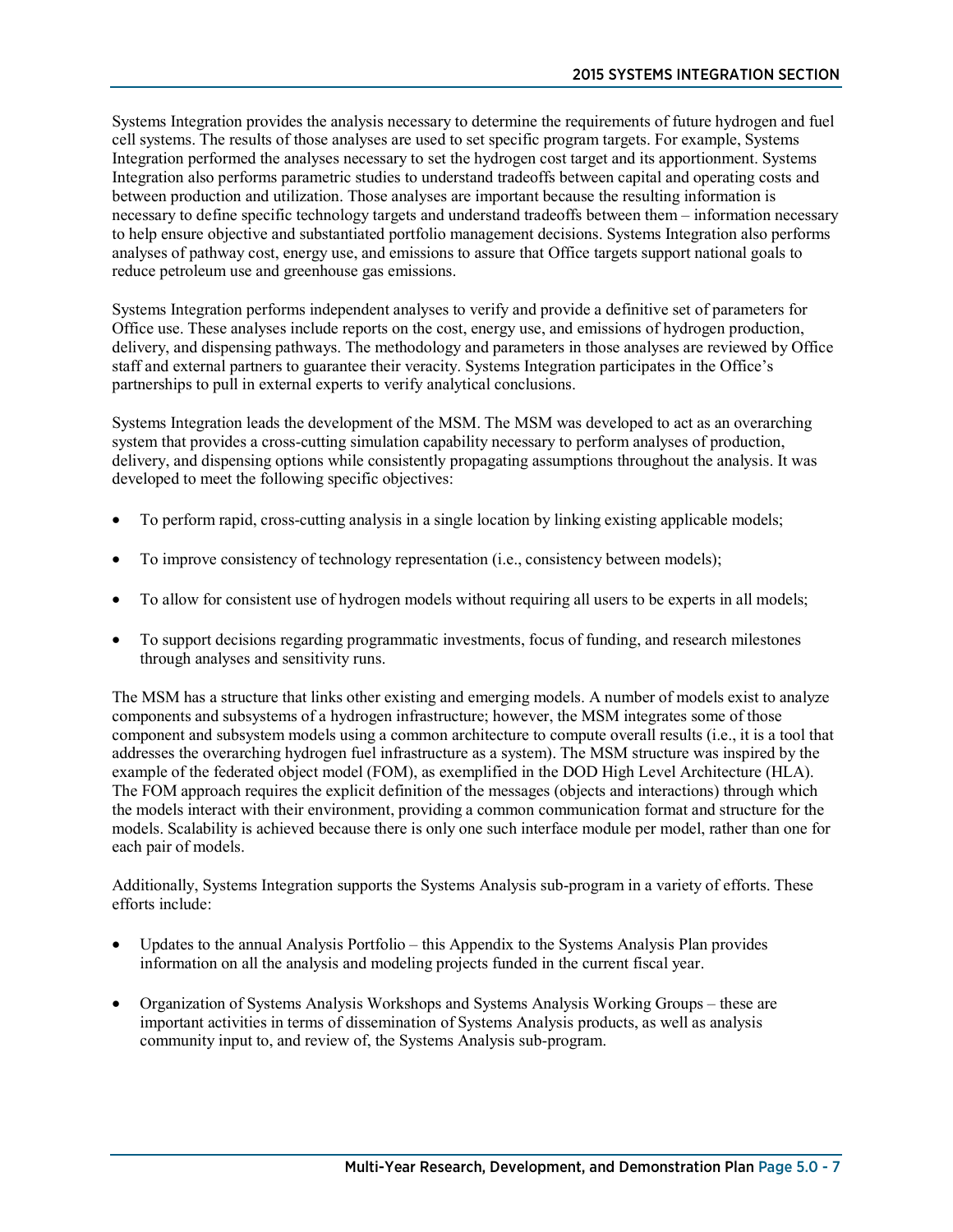• Population of the Analysis Repository – this online database captures products and outputs of all the analysis and modeling projects funded by Systems Analysis, as well as other sub-programs and offices contributing to hydrogen and fuel cells.

#### Technical Performance Verification

As the Office develops new technologies and produces research results, Systems Integration is responsible for reporting and review processes necessary to verify that selected/key technologies and system designs are on track to meet the Office's cost and performance targets. To do so, Systems Integration facilitates technical reviews to evaluate the strategic fit with Office objectives, technical potential, economic/market potential, and environmental, health, and safety considerations along with the plan and potential for further development. Verification is accomplished through peer reviews, analysis, testing, and/or demonstration. Criteria and approaches will vary depending on the maturity of the technology and project funding status. For example, at early stages of development, information available to evaluate concepts is likely to be more general and have higher uncertainty than that available at later stages. Thus, information stemming from a review will be used to re-evaluate the baseline. At later stages of development, more information is available and programmatic targets may need to be adjusted based on results from reviews.

In some cases, Systems Integration convenes technical review panels of peer experts to provide an independent assessment of technology status and potential to DOE for consideration during decision processes. Independent assessments are particularly useful for major go/no-go decisions and are helpful when an assessment of progress toward one of the key technical targets of the Office is warranted. Independent reviews of the following have been completed:

- Hydrogen Production Cost Estimate Using Biomass Gasification
- Hydrogen Station Compression, Storage, and Dispensing Technical Status and Costs
- 1–10 kW Stationary Combined Heat and Power Systems Status and Technical Potential
- Current (2009) State-of-the-Art Hydrogen Production Cost Estimate Using Water Electrolysis
- Fuel Cell System Cost for Transportation—2008 Cost Estimate
- Go/No-Go Recommendation for Sodium Borohydride for On-Board Vehicular Hydrogen Storage
- Measurement of Hydrogen Production Rate Based on Dew Point Temperatures
- Cryo-compressed Hydrogen Storage for Vehicular Applications
- Distributed Hydrogen Production from Natural Gas
- Fuel Cell System for Transportation—2005 Cost Estimate
- On-Board Fuel Processing Go/No-Go Decision

Reports from those reviews are available a[t http://www.hydrogen.energy.gov/peer\\_reviews.html.](http://www.hydrogen.energy.gov/peer_reviews.html)

In addition, Systems Integration works closely with the DOE Technology Development Managers to facilitate reviews based on system-level requirements and review criteria. In particular, the Systems Integration function develops a report compiling all reviewer comments and scores during the AMR. The Systems Integration sub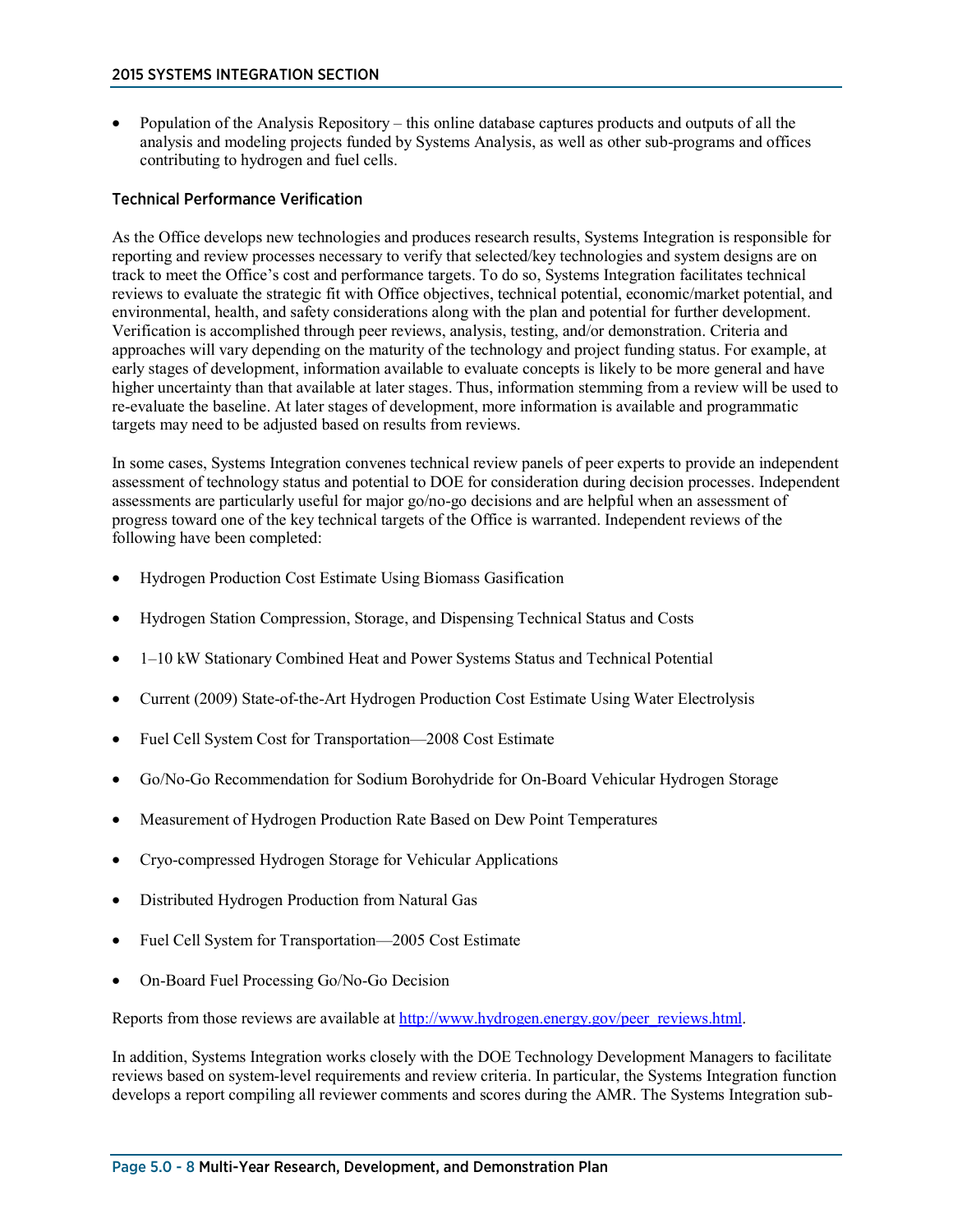program is also responsible for the annual progress report that summarizes the objectives, approach, technical accomplishments, and future plans for each of the Program's projects in professional journal format. Systems Integration also conducts stage gate reviews at key progress points for significant projects.

### Program Support

Systems Integration provides analyses and recommends DOE-sponsored activities to make sure that RD&D results are shared throughout the technical community, thus ensuring the further development of the requisite technologies. Specific support is provided to the overall Program in the following areas:

- AMR Systems Integration coordinates the annual review of the Program, during which primary investigators from typically 200 funded projects present their results in oral or poster formats. In addition, a team of ~200 peer reviewers evaluate approximately two-thirds of the presented projects for feedback to the Program. More information about the AMR is available a[t http://www.annualmeritreview.energy.gov/](http://www.annualmeritreview.energy.gov/)
- HTAC Systems Integration provides coordination and technical support to this Federal Advisory Committee Act (FACA)-level committee which reviews DOE efforts in hydrogen and fuel cell RD&D and provides information and recommendations to the Secretary of Energy. More information about the HTAC is available at [http://www.hydrogen.energy.gov/advisory\\_htac.html](http://www.hydrogen.energy.gov/advisory_htac.html)
- DOE Hydrogen and Fuel Cells Program Website This website provides a one-stop-shop for all of the hydrogen and fuel cell activities of DOE, across the offices of Energy Efficiency and Renewable Energy (EERE), Fossil Energy (FE), Nuclear Energy (NE), and Science (SC). The site is available at [http://www.hydrogen.energy.gov/.](http://www.hydrogen.energy.gov/)

# 5.3 Programmatic Status

| Table 5.3.1 Current (2015) Systems Integration Activities |                                                                                                                                                                                                                                                                                                                                                                                                                                                                                                                                            |  |
|-----------------------------------------------------------|--------------------------------------------------------------------------------------------------------------------------------------------------------------------------------------------------------------------------------------------------------------------------------------------------------------------------------------------------------------------------------------------------------------------------------------------------------------------------------------------------------------------------------------------|--|
| <b>Activities</b>                                         | <b>Description</b>                                                                                                                                                                                                                                                                                                                                                                                                                                                                                                                         |  |
| Systems Level Planning and<br>Integration                 | Coordination of an update to the Multi-Year RD&D Plan including update<br>$\bullet$<br>coordination, facilitating change control processes and boards, and<br>publication.<br>Initiation of updates to the Office's WBS and RLP.<br>$\bullet$                                                                                                                                                                                                                                                                                              |  |
| Portfolio Analysis                                        | Initiation of updates to the integrated baseline.<br>$\bullet$<br>Completion of technical uncertainty assessments of fuel cells for vehicles.<br>$\bullet$                                                                                                                                                                                                                                                                                                                                                                                 |  |
| Systems Analysis and Modeling                             | Life-cycle analysis of complete hydrogen production, delivery, and<br>$\bullet$<br>dispensing pathways, evaluating the cost, energy use, and greenhouse gas<br>emissions associated with these pathways.<br>Analysis of 'tipping' points in hydrogen transition scenarios.<br>$\bullet$<br>Updates to the MSM as linked models are updated.<br>$\bullet$<br>Addition of MSM capabilities (e.g., compressed hydrogen gas and cryo-<br>$\bullet$<br>compressed trucks) and user features (e.g., outputs in the graphical user<br>interface). |  |
| Verification of Technical<br>Performance                  | Publication of the AMR report.<br>$\bullet$<br>Independent reviews of hydrogen and fuel cell technologies.<br>٠                                                                                                                                                                                                                                                                                                                                                                                                                            |  |
| Program Support                                           | Coordination of the AMR meeting.<br>$\bullet$<br>Publication of the Annual Progress Report.                                                                                                                                                                                                                                                                                                                                                                                                                                                |  |

Table 5.3.1 provides the current set of Systems Integration activities.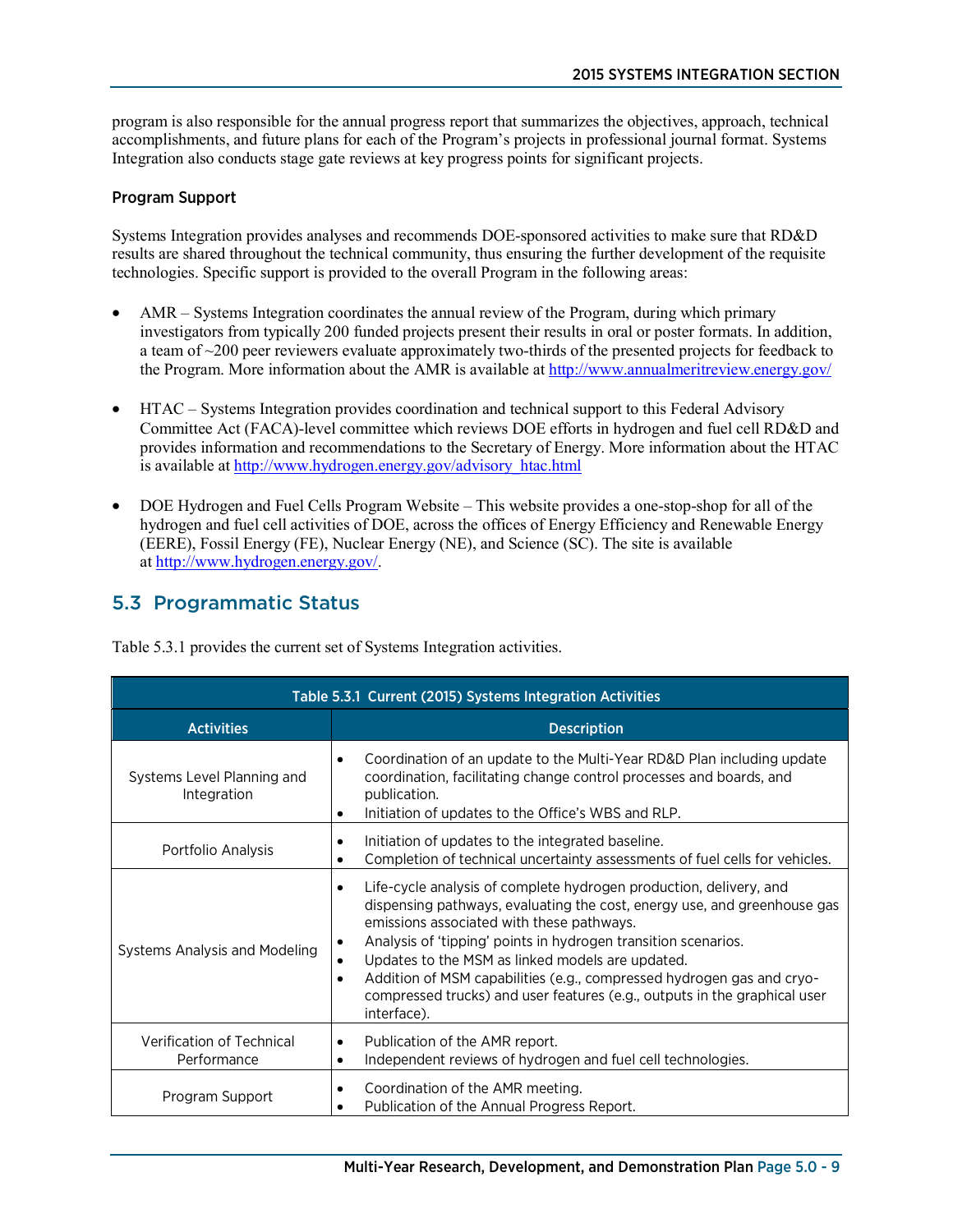| Table 5.3.1 Current (2015) Systems Integration Activities |                                                                                                                                                                                 |
|-----------------------------------------------------------|---------------------------------------------------------------------------------------------------------------------------------------------------------------------------------|
| <b>Activities</b>                                         | <b>Description</b>                                                                                                                                                              |
|                                                           | Coordination of the Hydrogen and Fuel Cells Technical Advisory<br>Committee.<br>Providing timely and value-added updates to the DOE Hydrogen and Fuel<br>Cells Program website. |

# 5.4 Challenges

The following discussion details the various technical and programmatic barriers that must be overcome to attain the DOE Hydrogen and Fuel Cells Program Systems Integration goal and objectives.

## **A. Program Complexity.**

The Program has targets spanning multiple sectors and is comprised of nearly 300 projects spread across different organizations. Those projects address a variety of technological disciplines, many of which are on the leading edge of technology. Further complicating the ability to properly integrate the Program is the geographical dispersal of these organizations, its relatively long-term duration, and the multitude of external stakeholders. Both vertical and horizontal integration is necessary to integrate the Program under a unified system and to ensure integrated management and optimization of work flow across organizational boundaries. The four DOE offices (EERE, FE, NE, and SC) and other programs and agencies (e.g., Department of Transportation) that are involved in hydrogen and fuel cell work have their own baselining and scheduling requirements, which must be consistent and interrelated.

### **B. Adapting System Integration Functions to an RD&D Program.**

Systems integration has most often been applied to the design, development, production, and maintenance of large, complex acquisition or construction projects. Implementing systems integration within an ongoing RD&D program without delaying or disrupting current efforts represents a significant challenge, especially when the process has not been institutionalized within the organization.

### **C. Inherent Unpredictability of RD&D.**

Most systems integration and engineering efforts have been applied to large hardware and software acquisition projects, not RD&D programs. Given the inherent unpredictability of achieving desired outcomes from the R&D of new technologies, tailoring the systems integration procedures and tools to the RD&D paradigm is a challenge. Obtaining Program and stakeholder acceptance of these processes as value-added and important to both sub-program and overall Program success is also a challenge.

### **D. Unpredictability of competing technologies' future performance.**

The potential improvements to the incumbent technologies and emerging competing technologies are unpredictable. In addition, resource supplies are uncertain and the world-wide markets are unpredictable so the future costs of competing technologies are unknown. The overall unpredictability makes target setting and tracking challenging.

### **E. Accessibility/Availability of Technical Information.**

The cost-effective availability and accessibility of the most up-to-date technical results are necessary to support programmatic decision making. Within the Program, technical information relevant to a particular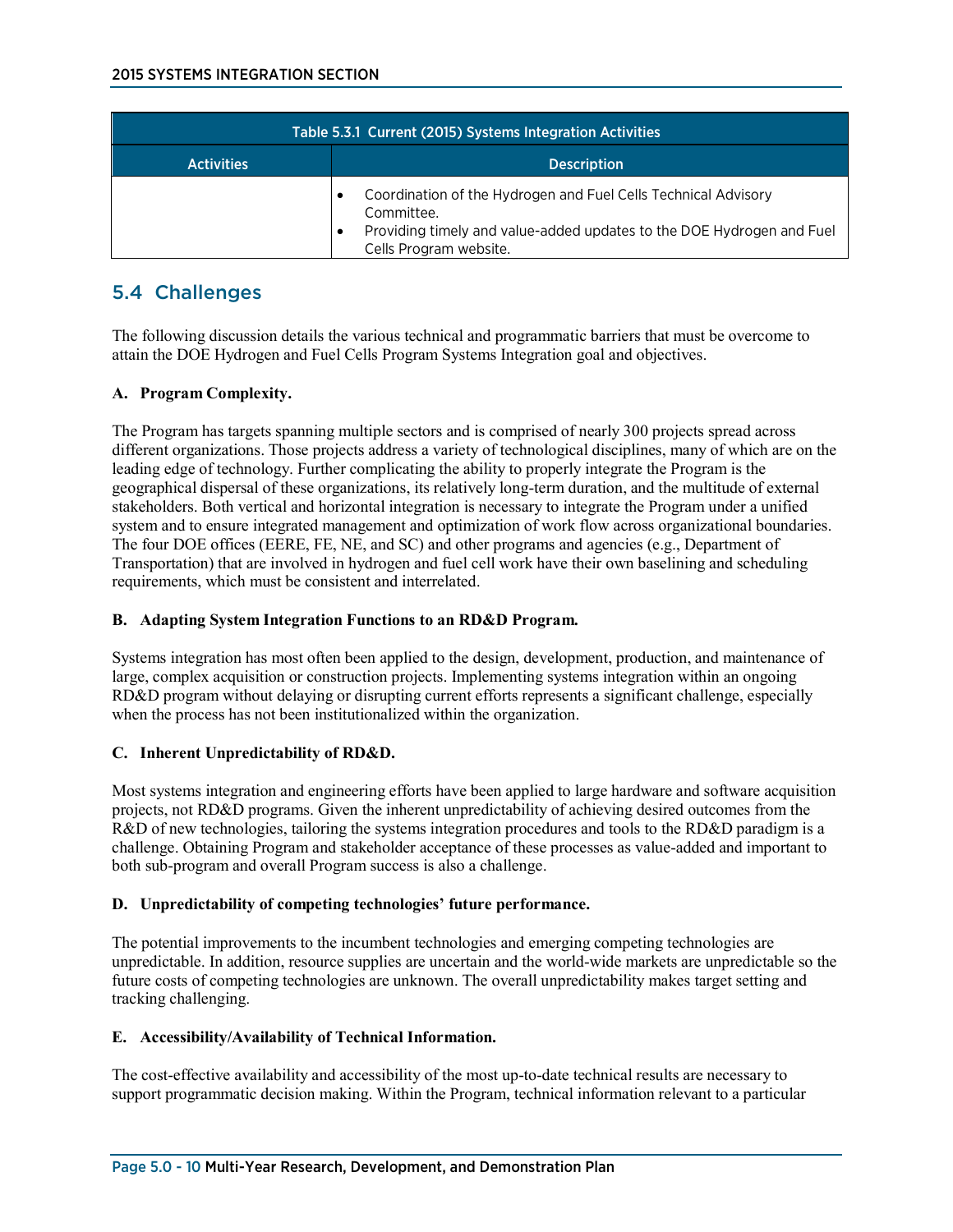issue must be collected from a wide array of sources—from people in different organizations, who developed it originally without necessarily considering its role in management decision-making. To ensure that results from many sources are technically and practically realistic, these diverse technical results require a vetting process.

# 5.5 Task Descriptions

The task descriptions are presented in Table 5.5.1.

| Table 5.5.1 Task Descriptions |                                                                                                                                                                                                                                                                     |                   |
|-------------------------------|---------------------------------------------------------------------------------------------------------------------------------------------------------------------------------------------------------------------------------------------------------------------|-------------------|
| <b>Task</b>                   | <b>Description</b>                                                                                                                                                                                                                                                  | <b>Challenges</b> |
|                               | Systems Level Planning and Integration<br>Update the Office's Multi-Year Plan.<br>Update the Office's WBS and RLP.<br>$\bullet$<br>Continue Change Management/Change Control processes.<br>$\bullet$                                                                | A.B               |
| 2                             | Portfolio Analysis<br>Support updates to the Office master budget and schedule.<br>Analyze the effect of variances in performance and funding on the<br>schedule.<br>Continue uncertainty assessments.                                                              | A, B, C           |
| 3                             | Systems Analysis and Modeling<br>Develop and maintain the MSM infrastructure.<br>Support of the analysis community in use of the MSM.<br>٠<br>Analyze pathways to identify gaps and other performance issues.<br>$\bullet$<br>Provide other system modeling support | C, D, E           |
| 4                             | Verification of Technical Performance<br>Perform Stage Gate Reviews.<br>Conduct independent technical target assessments.<br>$\bullet$<br>Publish AMR report.<br>$\bullet$                                                                                          | A, B, C           |
| 5                             | Program Support<br>Conduct the Annual Merit Review and Peer Evaluation Meeting.<br>Publish the Annual Progress Report.<br>٠<br>Support HTAC technical needs and reporting.<br>$\bullet$<br>Update DOE Program websites.                                             | A, B              |

# 5.6 Milestones

The following chart shows the interrelationship of milestones and tasks for the Systems Integration subprogram from FY 2012 through FY 2020. The Systems Integration sub-program inputs/outputs are summarized in Appendix B.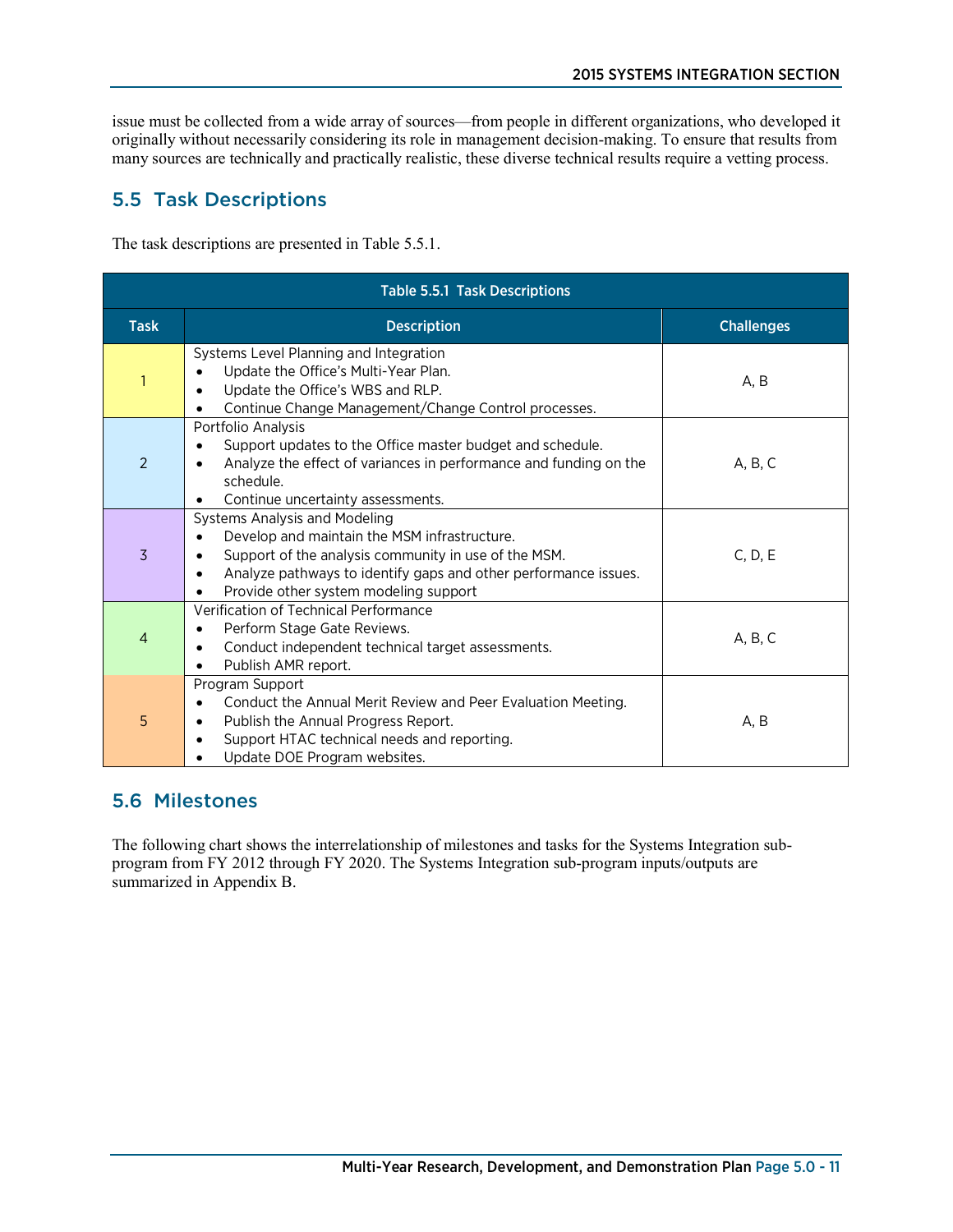

**Systems Integration Milestone Chart**